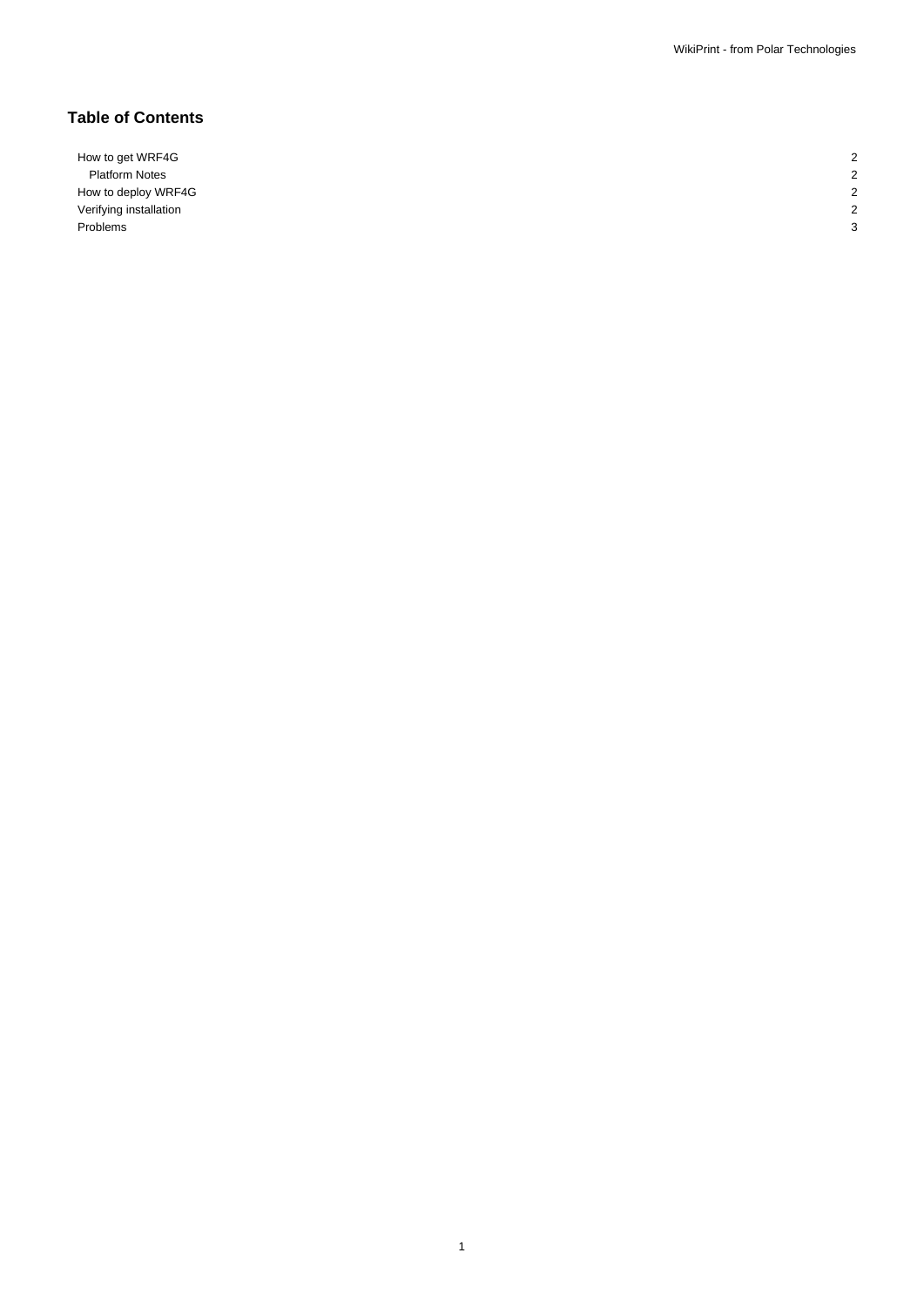**WRF4G** can be installed in any Linux Computer. It provides the services needed to prepare, run and monitor experiments, it is able to manage many computing resources and use them to run different simulations of a WRF experiment at the same time.

Although in the following examples we will use the same computer to manage and run the experiments, scientists generally use a computer to prepare and manage the experiments (where WRF4G has to be installed) and different computing resources to run them (PBS or SGE Clusters, HPC infrastructures, stand-alone servers). We call **User Interface (UI)** to the computer where WRF4G is installed and **Computing Resources (CR)** to the nodes where a WRF experiment can run. In the following experiments the computer where the UI role is installed will act as CR.

### **How to get WRF4G**

The latest official version can get it by direct download [?WRF4G.tar.gz](http://www.meteo.macc.unican.es/work/WRF4G.tar.gz). Before you get it, you have to check the WRF4G requirements both UI and CR:

#### **x86\_64** Linux

```
[user@localhost ~]$ uname -p
x86_64
```
**[?Python](http://www.python.org/)**, version >= **2.4** and < **3.0**

```
[user@localhost ~]$ python -V
Python 2.7.3
```
#### **Platform Notes**

WRF4G has only been run in 64bits platforms and it currently has been tested under the following O.S.:

- **Ubuntu 10.04, 11.04 and 12.04**: Issues not known.
- **Centos 5 and 6**: Issues not known.
- **Debian 6.0**: Issues not known.

#### **How to deploy WRF4G**

Download and unpack the distribution file into the deployment directory (e.g. \$HOME directory).

```
[user@localhost ~]$ cd
[user@localhost ~]$ wget http://www.meteo.unican.es/work/WRF4G.tar.gz
[user@localhost ~]$ tar xzvf WRF4G.tar.gz
```
Setup the WRF4G environment.

**[**user@localhost ~**]**\$ export PATH**=**\$HOME/WRF4G/bin:\$PATH

In order to avoid typing the export command every time you open a terminal, you should copy it into \$HOME/. bashrc.

**[**user@localhost ~**]**\$ echo "export PATH=\$HOME/WRF4G/bin:\$PATH" >> \$HOME/.bashrc

The installation process provides the UI with:

- A set of scripts that allows to prepare, submit and monitor experiments.
- The WRF4G framework. This framework is a set of daemons/services that manage:
	- The Computing Resources where WRF is going to run.
	- The database where the experiment information and status (realization, chunks, jobs) is stored.

## **Verifying installation**

You can verify if WRF4G has been deployed properly by running the following command: